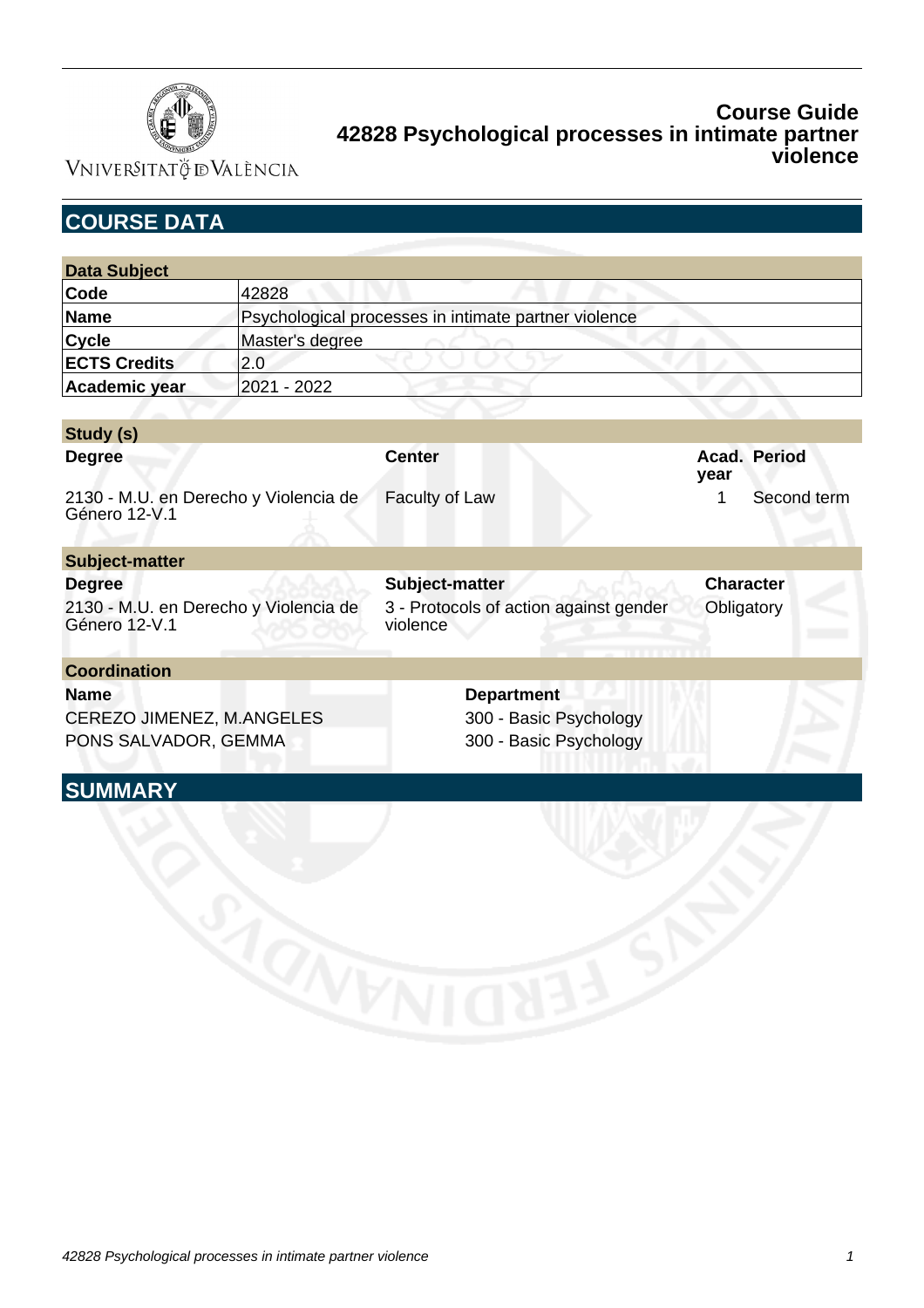

VNIVERSITATÖ ID VALÈNCIA

This course is intended primarily to expand the master students understanding of psychological functioning of offenders and victims in domestic violence . Specifically the objectives include knowledge of the processes involved in the initiation , maintenance and relapse in the field of gender violence . Included as an object of analysis the psychological effects on women and children victims.

The intended objectives are:

1) Know the dimensions of abuse in the context of relationships.

2) Knowledge of the characteristics of the victim and the perpetrator . Knowledge of the basic dimensions of the dynamics of intimate partner violence

3) Knowledge of the psychological consequences of intimate partner violence for the direct victim and potential indirect victims . Knowledge of the consequences of abuse for the abuser

4) Analyze , integrate and understand the different types and aspects of abuse in the family and the processes of victimization

5 ) Analyze , integrate and understand the mechanisms of the dynamics of conflict and coercive processes in situations of abuse in the family

6) Application and critical factors related to the persistence of the victim's relationship with the abuser analysis.

7) Application and critical analysis of the attributional processes of the victim and the perpetrator

8) application and critical analysis of the consequences of intimate partner violence for children and women.

# **PREVIOUS KNOWLEDGE**

### **Relationship to other subjects of the same degree**

There are no specified enrollment restrictions with other subjects of the curriculum.

### **Other requirements**

REQUISITOS DE ADMISIÓN

## **OUTCOMES**

#### **2130 - M.U. en Derecho y Violencia de Género 12-V.1**

- Students can apply the knowledge acquired and their ability to solve problems in new or unfamiliar environments within broader (or multidisciplinary) contexts related to their field of study.
- Students are able to integrate knowledge and handle the complexity of formulating judgments based on information that, while being incomplete or limited, includes reflection on social and ethical responsibilities linked to the application of their knowledge and judgments.
- Students can communicate their conclusions, and the knowledge and rationale underpinning these, to specialist and non-specialist audiences, clearly and unambiguously.
- Students have the learning skills that will allow them to continue studying in a way that will be largely self-directed or autonomous.
- Students have the knowledge and understanding that provide a basis or an opportunity for originality in developing and/or applying ideas, often within a research context.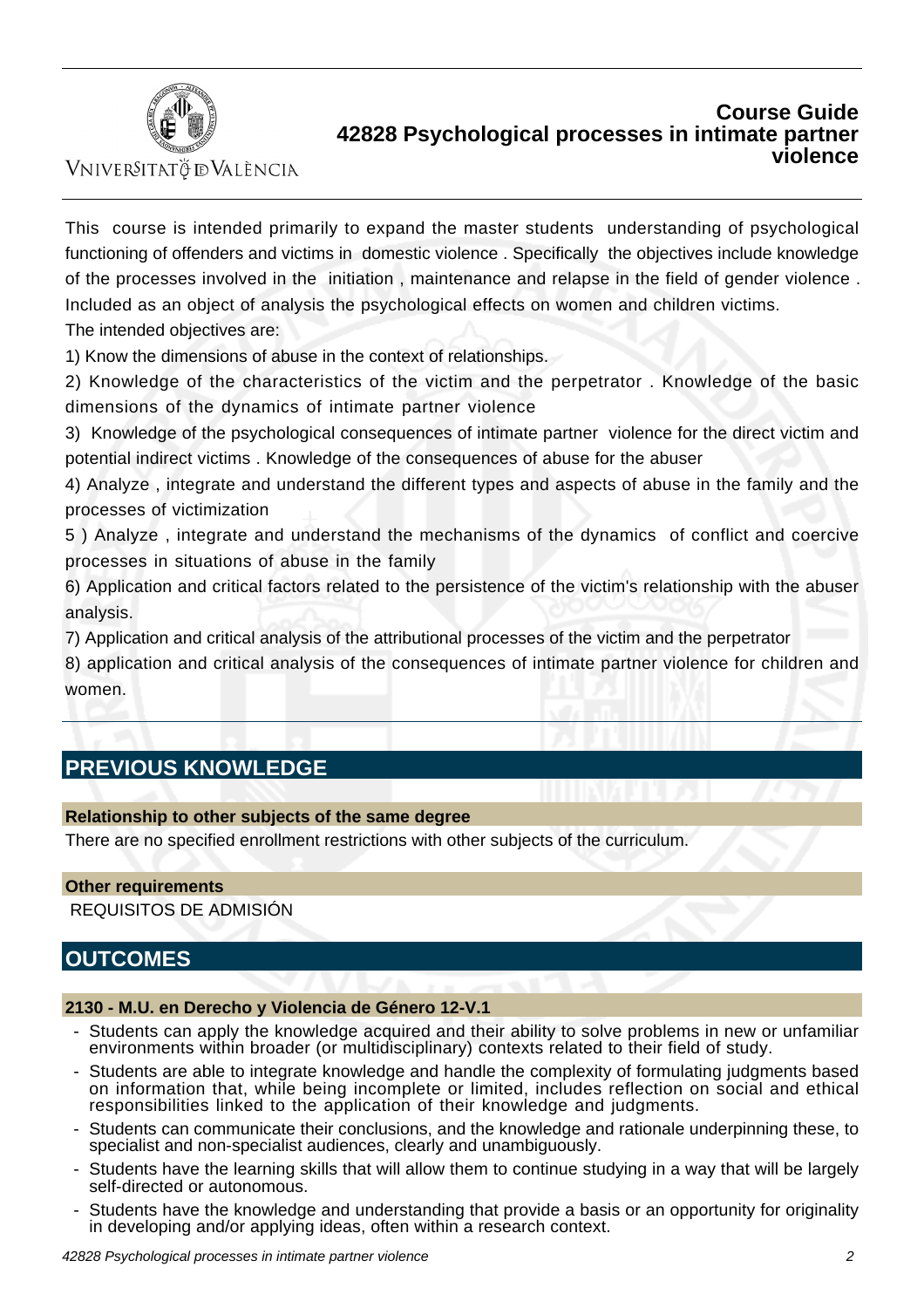

VNIVERSITATÖ IDVALÈNCIA

- Conocer y comprender los problemas jurídicos novedosos de nuestra sociedad de forma sistemática, con actitud crítica, transdisciplinar, con la perspectiva nacional e internacional, con el debido análisis de sus orígenes y sus consecuencias.
- Localizar y analizar los problemas jurídicos sobre la base del respeto a los derechos y principios fundamentales propios de un Estado Democrático y de Derecho, donde no cabe discriminación por razón del origen, procedencia social ni por razón del sexo.
- Aplicar e integrar los conocimientos transdisciplinares adquiridos con actitud crítica y desde la perspectiva de género, como herramientas para generar Justicia, Igualdad y Seguridad en cualquier Estado.
- Manejar las técnicas y herramientas especializadas para obtención información y saber utilizar los instrumentos jurídicos avanzados, habilidades y métodos de investigación, desde su perspectiva teórica y práctica, con aplicación al ámbito de estudio de que se trate.
- Obtener los conocimientos y habilidades básicas para la argumentación jurídica, para su comunicación en foros especializados y generalistas, de forma oral y/o escrita, y hacerlo de forma clara, precisa y convincente.
- Tener la capacidad de diseñar procesos de investigación en un determinado ámbito temático dentro de los estándares de calidad e integridad académica.
- Desarrollar nuevos métodos de aprendizaje, presenciales y no presenciales, ejercitando la autonomía personal, el control de la búsqueda e interpretación de las fuentes de información.
- Saber trabajar en equipos multidisciplinares reproduciendo casos y contextos reales.
- Participar en debates y discusiones, liderarlo, coordinarlos y resumirlos y saber extraer las conclusiones más relevantes.
- Utilizar las técnicas de exposición de conocimiento más relevantes.
- Identificar, valorar e integrar en la toma de decisiones aquellos problemas jurídicos que se plantean desde las perspectiva multidisciplinar y con el enfoque de la Igualdad y Género y requieren un mayor nivel de investigación jurídica y afrontarlos de manera flexible y plural.
- Utilizar de forma rigurosa y segura, tanto individualmente como en grupo, desde una perspectiva multidisciplinar, los conocimientos avanzados adquiridos y aplicables a problemas jurídicos de contenido plural en nuestra compleja sociedad actual.
- Integrar los conocimientos jurídicos, sociológicos, educativos adquiridos, sabiendo entender y explicar la unitaria naturaleza de estos problemas y de sus soluciones en el ámbito del género.
- Profundizar en la naturaleza común de estos problemas tanto en el ordenamiento jurídico nacional como el internacional, profundizando en soluciones comunes interconectadas como herramienta para generar Igualdad, Justicia y Seguridad jurídica.
- Analizar de forma autónoma, creativa y crítica, con argumentos jurídicos sólidos y elaborados, la materia seleccionada para la investigación y sus matices transversales.
- Ser capaz de realizar un estudio de investigación multidisciplinar desde la perspectiva de género metodológicamente adecuado y competitivo para ser publicado en revistas científicas indexadas.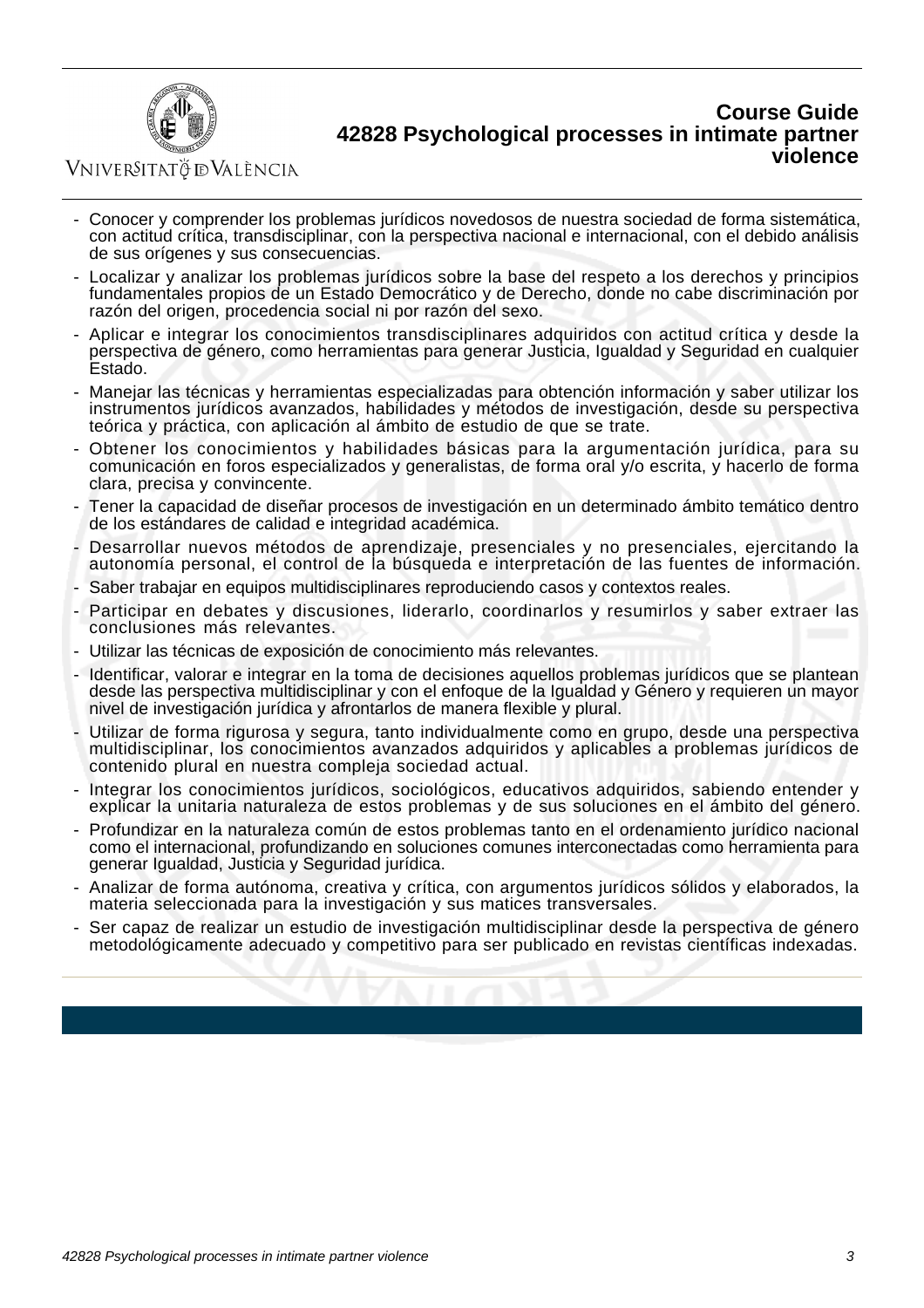

VNIVERSITATÖ ID VALÈNCIA

In this regard the most important issues at present are present in any model of protection of women subjected to abuse of power, especially focused on the judicial protection against them and the eradication of crime are addressed. This will be based on experience with the Spanish explanation of complex social , police and judicial framework for that purpose . It is critically reflect on the most sensitive legal issues involved in this system to provide them knowledge and interest when selecting the item and will eventually develop the methodological tools which implement Module II and IV.

 This section may contrast their national systems with a real, modern and equipped with enormous practical experience nuances , developing a comprehensive and multidisciplinary knowledge of the specific problem under study . Thus, the / the student / to have the necessary expertise to deal with such designs complex and coordinated on the basis of equality , justice and security protection. Also, from this point will have a plurality of topics of interest - something that is essential if we think that this is a studio whose ultimate goal is the initiation and consolidation in the research activity and future qualification as a doctor who for fixing the thematic areas which will work in future doctoral thesis.

 A set of modules substantive and procedural nature of classroom acquire. Along with the modules of a criminal nature , where all the possible criminal offenses will be studied , explanatory modules Protocols Police action , the Centre Female 24 hours or the like, health and social services , the Institute of Legal Medicine , Courts will be held , Job Shift , etc. .

 With this training , students should obtain a set of skills necessary to move both in a national context , mainly , and internationally as a pioneer system guarantees to abused women and their rights violated , on the basis of justice, safety and professional ethics, as to have a wide range of current issues related to the field of activity of Courts , which allow to set the thematic areas which will work in future doctoral thesis.

# **DESCRIPTION OF CONTENTS**

- **1. Starting point: review of some ideas**
- **2. introduction**

## **3. Manifestations of Gender Violence**

### **4. Why victims maintain the relationship?**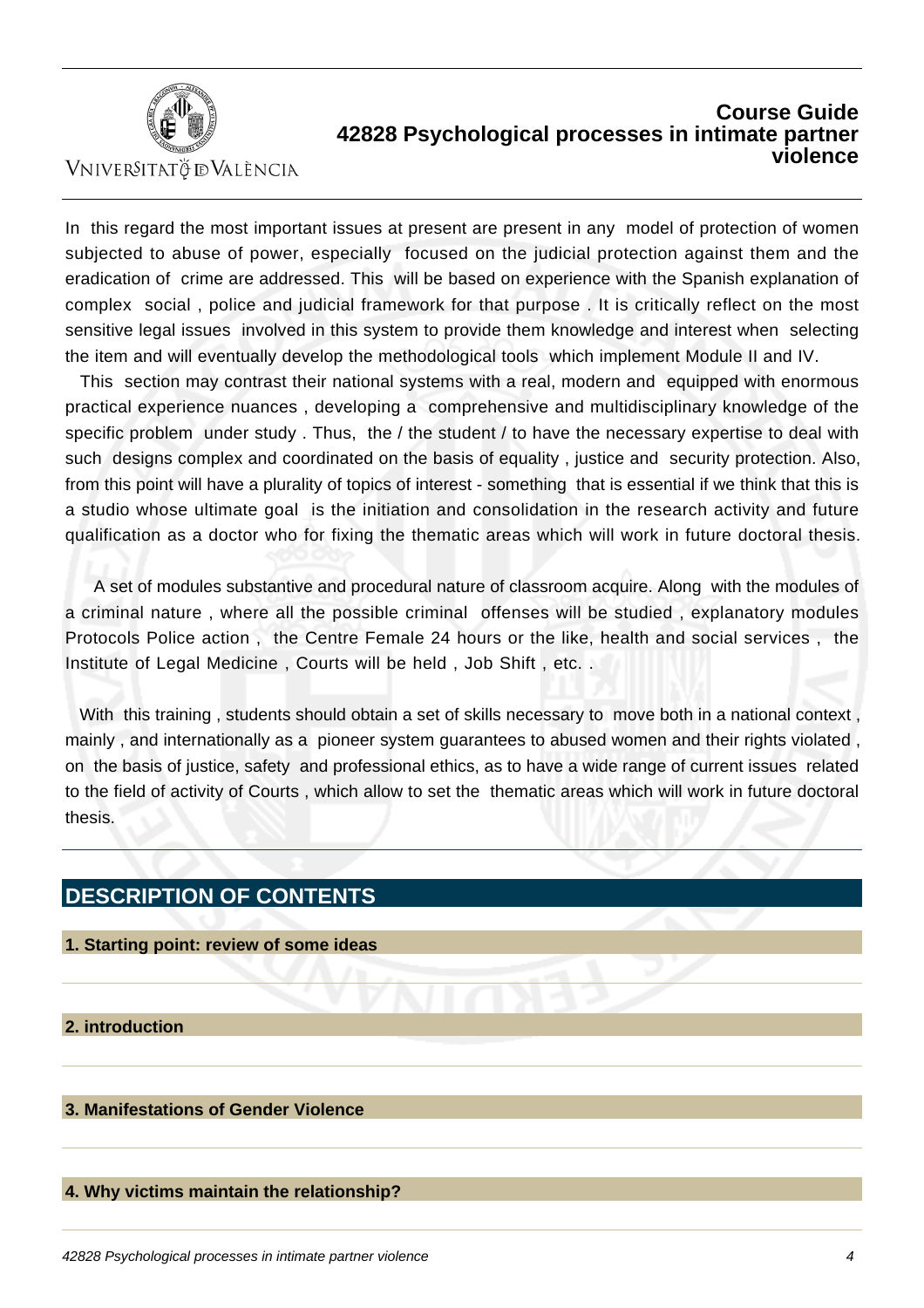

VNIVERSITATÖ ID VALÈNCIA

### **5. Impact on victims**

**6. Escalating cycle of violence and**

**7. Risk factors VCP abuser**

**8. Risk factors victim VCP**

# **WORKLOAD**

| <b>ACTIVITY</b>            | <b>Hours</b>          | % To be attended |
|----------------------------|-----------------------|------------------|
| Theory classes             | 10,00                 | 100              |
| <b>Classroom practices</b> | 8,00                  | 100              |
| <b>Tutorials</b>           | 2,00                  | 100              |
|                            | <b>TOTAL</b><br>20,00 |                  |

# **TEACHING METHODOLOGY**

Reading and understanding MD1 materials provided in advance for leveling knowledge

MD2 virtual reflection sessions (with the participation of teachers and students)

Tasks MD3 foramtivas teaching-learning aimed at dicutir on specific legal problems.

MD7 Job planning / testing proposed by teachers MD6 preparation and assistance to individual and group tutorials (3 h.)

# **EVALUATION**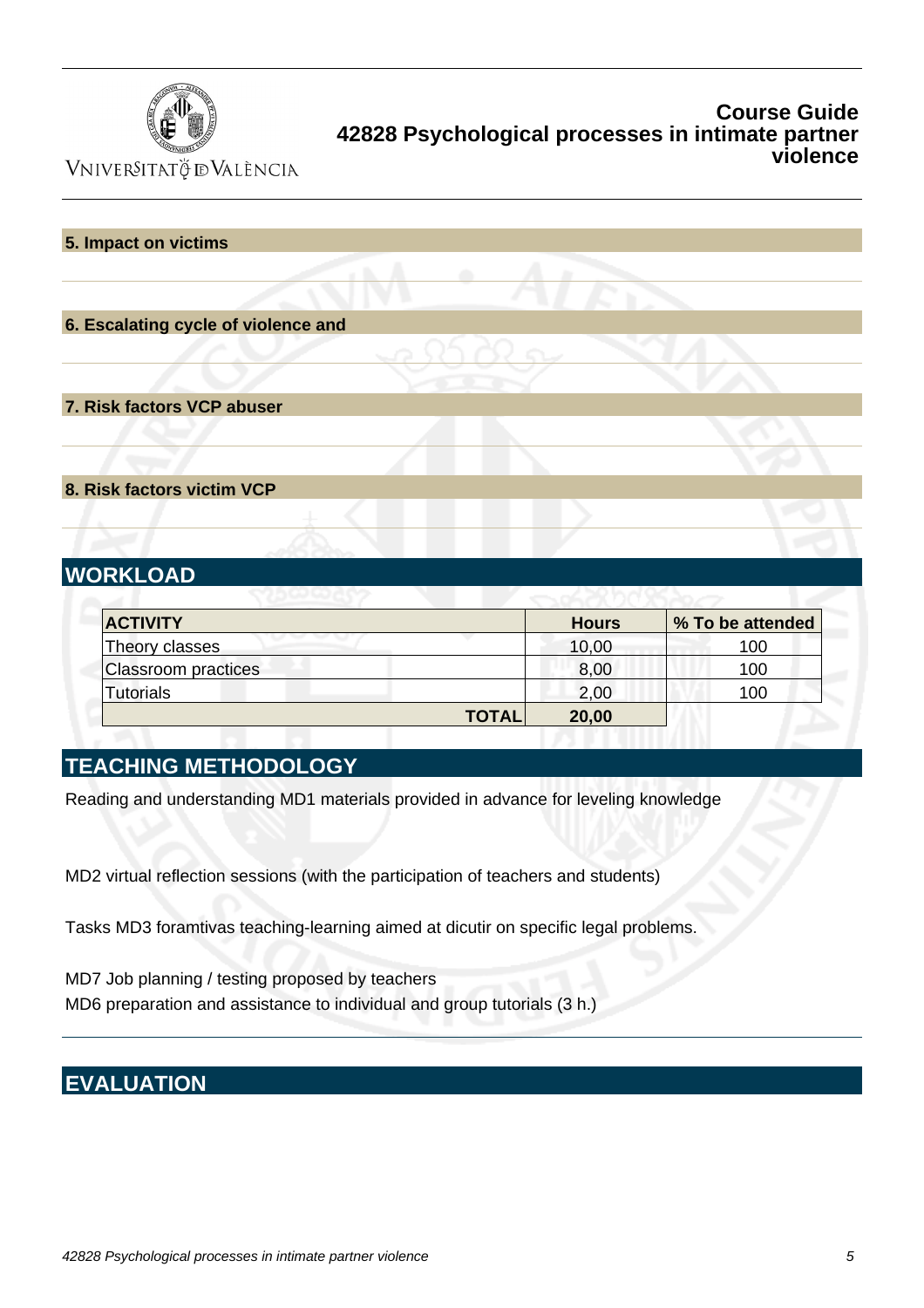

Vniver§itatğ dValència

The evaluation of this matter be made according to the activity carried out by the students along the three sessions. It therefore will be a continuous assessment. For the evaluation of this material is taken into account attendance and active participation in class and the successful implementation of the activities proposed by the teacher for classes for verifying the acquisition of skills outlined in the section objetivos.Por other side , students will work on a case study based on the following criteria: 1. Identify manifestations of abuse and analyze the dynamics of conflict and coercive processes ( 10% rating ) . Two . Identify possible stressors gender role of the perpetrator ( 10% rating ) . Three . Identify risk factors perpetrator and the victim and discuss their importance and identify the attributional processes abuser and victim ( 15% rating ) . April . Identify factors related to the persistence of the victim's relationship with the perpetrator ( 15% rating ) . May . Bookmark the consequences of intimate partner violence for the victim ( 10% rating ) . The maximum value of the report is 6 points.

# **REFERENCES**

#### **Basic**

 - Alonso, Carolina et al. (2016). Guía de buen trato y prevención de la violencia de género. Protocolo de actuación en el ámbito educativo. Colección Plan de Igualdad. Junta de Andalucía.

Martínez, Alicia, Mañas, Carmen. y Pons-Salvador, Gemma (2016). Entrevista semiestructurada para la exploración de la violencia sexual sobre las mujeres en la relación de pareja (EVS). Información Psicológica, 111, 18-34. doi: dx.medra.org/10.14635/IPSIC.2016.111.7

Andrés-Pueyo, Antonio, López, Sandra y Álvarez, Enrique (2008). Valoración del riesgo de violencia contra la pareja por medio de la SARA. Papeles del Psicólogo, 2008. Vol. 29(1), 107-122. http://www.papelesdelpsicologo.es/pdf/1543.pdf

#### **Additional**

 - Badenes-Ribera, Laura, Bonilla-Campos, Amparo, Frias-Navarro, Dolores, Pons-Salvador, Gemma, & Monterde-i-Bort. Héctor (2016). Intimate partner violence in self-identified lesbians: a systematic review of its prevalence and correlates Trauma Violence & Abuse 17(3), 284-297. doi: 10.1177/1524838015584363

Badenas-Ribera, Laura Frías-Navarro. Dolores, Bonilla-Campos, Amparo, Pons-Salvador, Gemma, y Monterde-Bort, Héctor. (2015). Intimate Partner Violence in Self-identified Lesbians: a Meta-analysis of its Prevalence. Sexuality Research and Social Policy. DOI 10.1007/s13178-014-0164-7

Estévez, Cordelia y Marco, María (2016). Análisis del impacto de la violencia de género en los menores testigos: una propuesta de intervención. Información Psicológica, 111, 64-76. http://dx.medra.org/10.14635/IPSIC.2016.111.6

Moore, Todd. M.; Stuart, Gregory. L.; McNulty, James K.; Addis, Michael E.; Cordova, James V.; Temple, Jeff R. (2008) Domains of masculine gender role stress and intimate partner violence in a clinical sample of violent men. Psychology of Men & Masculinity, 9(2), 82-89. http://dx.doi.org/10.1037/1524-9220.9.2.82

Orjuela López, Liliana, Perdices, Antonio J., Plaza, Montserrat y Tovar, María (2006). Manual de atención para los niños y niñas de mujeres víctimas de violencia de género en el ámbito familiar. http://www.infanciaviolenciagenero.org/Documentos/1/4\_.pdf